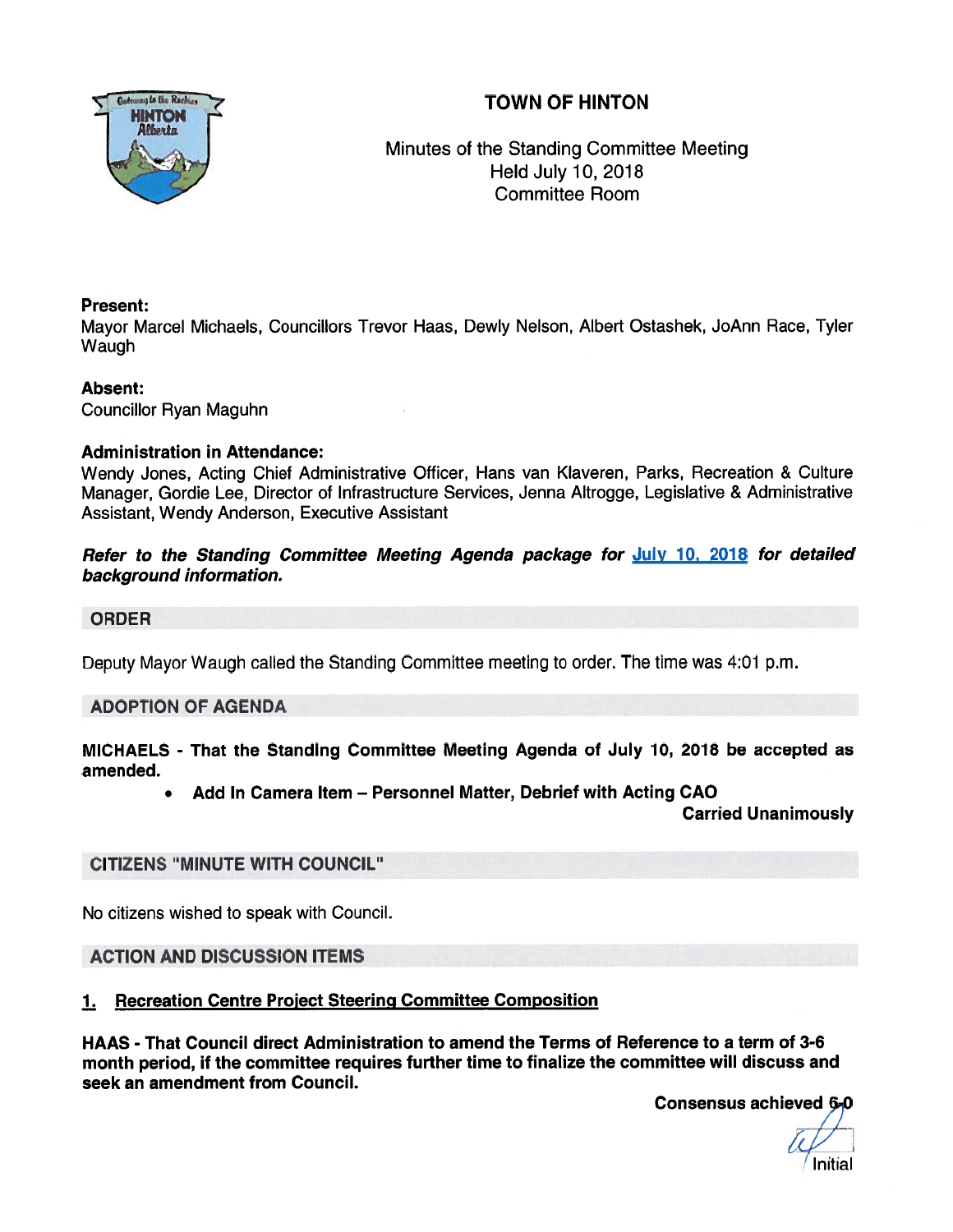MICHAELS - That Council direct Administration to include: That <sup>a</sup> weekday meeting not exceed 3 hours and <sup>a</sup> weekend meeting not exceed 5 hours unless by consensus of the committee they wish to extend.

#### Consensus Achieved 6-0

MICHAELS - That Council direct Administration to amend administrative and consultant suppor<sup>t</sup> Point b) The Town of Hinton Council approve<sup>d</sup> <sup>a</sup> not to exceed \$200,000 Capital budget for 2018 and 2019 expenses to facilitate the steering committee and administration to utilize GEC Consulting Services or other consulting services as needed to suppor<sup>t</sup> delivering final recommendations to Council.

#### Consensus Achieved 6-0

NELSON - That Council direct Administration to bring forward <sup>a</sup> Request for Decision to the July 17, <sup>2018</sup> Regular Meeting of Council titled, "Recreation Centre Project Steering Committee Terms of Reference" amended as per the direction of Council at the Standing Committee Meeting on July 10, 2018.

Consensus Achieved 6-0

OSTASHEK - That Council direct Administration to provide <sup>a</sup> risk analysis pertaining to Council as <sup>a</sup> whole in participation on the Rec. Centre steering committee and future participation in decisions regarding recreation centre renovations and development.

Consensus Achieved 6-0

#### ADDITIONAL INFORMATION

- 1. Urgent Matters from Council
- 2. Chief Administrative Officer Status Report
- 3. Executive Assistant Logistics Information

#### IN CAMERA

NELSON - That the Standing Committee Meeting of Council move In Camera.

Carried Unanimously

The time was 4:43 p.m. J. Altrogge, H. van Klaveren, C. Lee and W. Anderson left the meeting.

### NELSON - That the Standing Committee Meeting of Council move out of In Camera.

Carried Unanimously

The time was 5:10 p.m.

L lritial